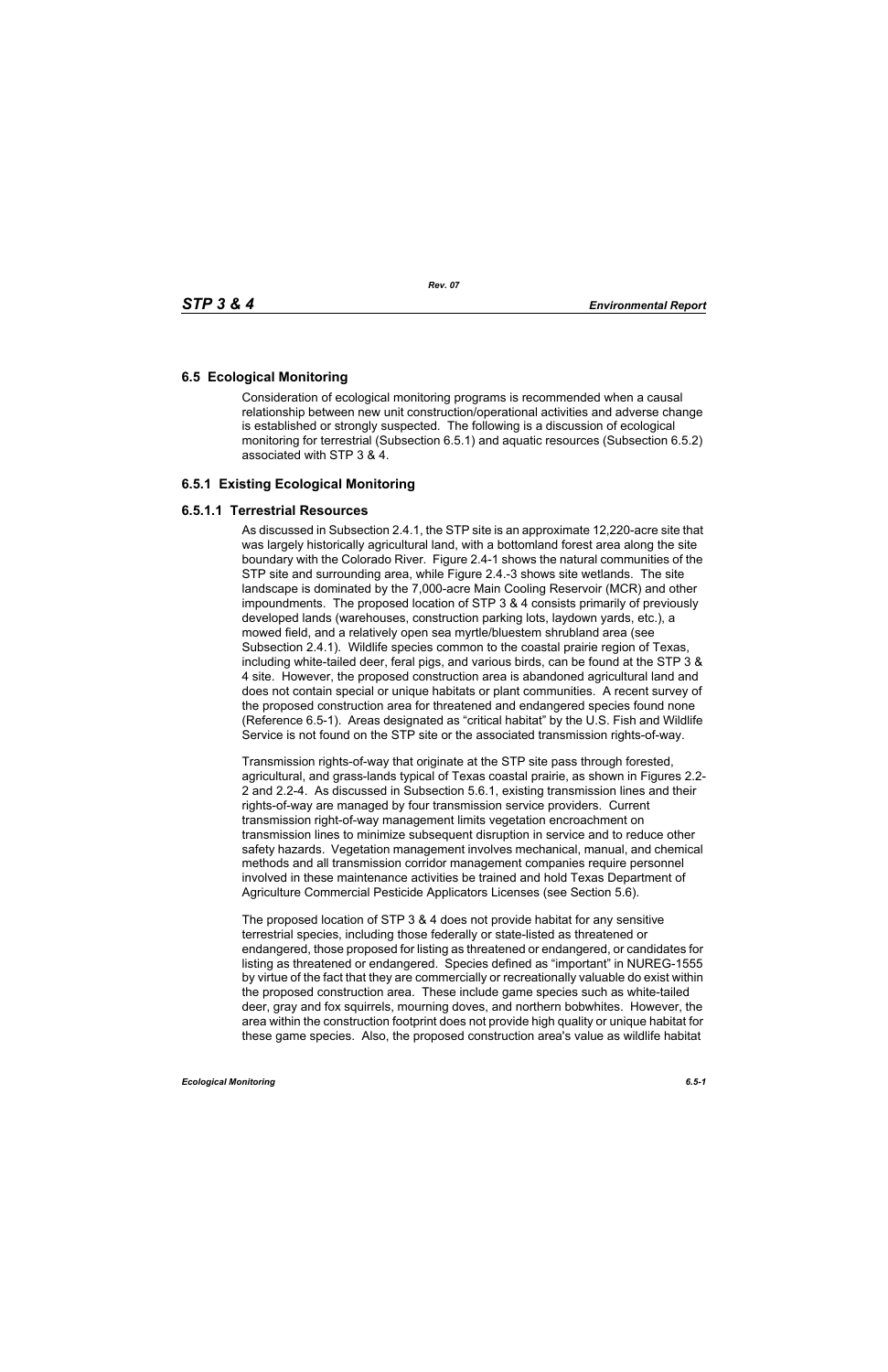is diminished by its proximity to STP 1 & 2 and associated infrastructure, with their human activity and noise.

Several drainage ditches are located within the construction footprint of STP 3 & 4 (Reference 6.5-1, see also Subsection 4.3.1). Twenty-nine wetlands and the relocated Little Robbins Slough are near the construction footprint. No other important habitats as defined by NUREG-1555 exist within the proposed construction area.

Regulatory agencies have not required ecological monitoring of the STP site or its associated transmission rights-of-way since the period of reservoir filling (mid-1980s) and there is no ongoing monitoring.

### **6.5.1.2 Aquatic Resources**

STPNOC is currently conducting studies of aquatic communities in the vicinity of the STP site to support the STP 3 & 4 license application to the NRC. These studies are to assess the potential environmental impact of licensing STP 3 & 4 as required by the National Environmental Policy Act. The following aquatic studies will be conducted over the 2007-2008 timeframe.

STPNOC has commissioned ENSR Corporation (Houston, Texas) to survey the fish of the MCR, shown in Figures 2.4-1 and 2.4-2. The 7,000-acre MCR will be sampled based on five fixed sampling stations (circulating water intake area, circulating water discharge area, makeup water area, central levee area, and blowdown area) and three distinct sections (or regions) of the MCR. Sampling began in spring 2007 and will be repeated quarterly (summer, fall, winter, spring) for one year.

Four diverse gear types are used to collect aquatic samples, ensuring that a range of habitats is sampled. Paired otter trawls are being used to sample five fixed and five random stations each quarter. Experimental monofilament gill nets (multiple panels, different mesh sizes) are used to sample each of the three MCR regions quarterly. A large (100-foot- long by 20-foot-long) purse seine is used to sample each region of the MCR each quarter. Standard wire minnow traps are used to sample small fish in the littoral zone of the MCR. These traps are placed adjacent to gill net sets in each region of the MCR on a quarterly basis. The study is intended to yield a list of fish species present, a measure of species richness, and an assessment of relative abundance, as indicated by catch-per-unit effort.

An impingement and entrainment study began in spring 2007 at the Circulating Water Intake Structure to assess potential seasonal impact on aquatic species from operations of the intake structure. These studies will continue to be conducted biweekly or monthly—depending on the season—for one year. Operations personnel will be assisting in the study by operating the traveling screens at frequencies selected to assess impingement on the screens.

Sampling of fish in the Colorado River was conducted beginning in late summer 2007 and will continue through the end of the year to assess fish populations in the lower Colorado River that may be impacted by operation of the Reservoir Makeup Pumping Facility (RMPF). This sampling is intended to supplement lower Colorado River fish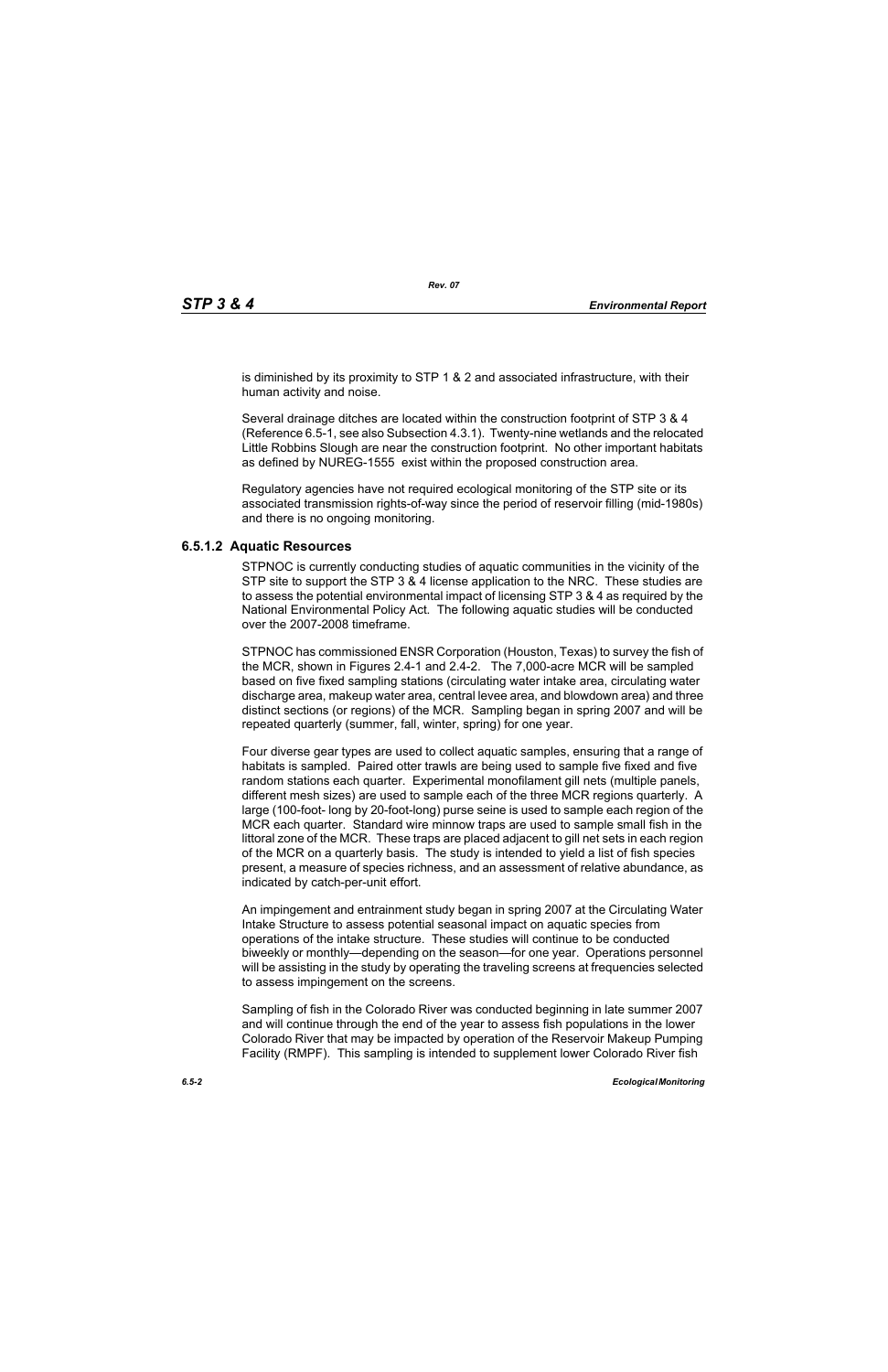surveys planned by Texas Parks and Wildlife Department's (TPWD) Coastal Division. The TPWD initially planned to begin fish sampling in late spring or early summer of 2007, but now expects to begin sampling in 2008. Figure 2.4-2 shows the reach of the lower Colorado River that will be sampled by the TPWD.

### **6.5.2 Construction, Preoperational, and Operational Monitoring**

### **6.5.2.1 Terrestrial Resources**

The STP 3 & 4 area consists primarily of previously developed lands, a mowed field, and abandoned agricultural lands that have converted to sea myrtle/bluestem shrubland. The resulting diversity of plant species in this area is relatively low. Similarly, the STP 3 & 4 area does not provide exclusive habitat for rare or important species; however, game species common to Texas coastal prairie may be minimally impacted. Therefore, construction will not reduce the local or regional diversity of plants or plant communities. The potentially impacted sea myrtle/bluestem shrubland in the construction footprint is also commonly available at other locations on the STP site as well as offsite. Thus, the potential displacement and construction-related mortality of wildlife will be small relative to regional wildlife populations. Within the construction footprint, one large drainage ditch will be relocated. Potential impacts to wetlands in and near the STP 3 & 4 site will be minimized by best construction management practices employed by STPNOC during construction activities.

Operation of STP 3 & 4 will result in a 2-foot increase in water level in the MCR (see Subsection 4.3.1). However, this increase is not expected to negatively impact the waterbirds nesting on the internal dikes or the waterbirds that forage, drink, or rest in the reservoir.

No important species (other than previously discussed common game species) or habitats will be negatively impacted by construction or operation of STP 3 & 4. Since the plant community on the site does not comprise high quality habitat, monitoring of terrestrial plant and animal species during plant construction, preoperational, or postoperational periods is not warranted and is not proposed.

No new transmission rights-of-way outside the STP site will be constructed for STP 3 & 4, but some upgrading of conductors would be necessary. There would be small ecological impacts associated with noise/movement of construction equipment and workers involved in changing out conductors and replacement of towers by the transmission service providers. This kind of work normally involves a crew with several flatbed "conductor trucks" (carrying large cable spools) and large bucket trucks. A variety of birds, small mammals, and larger mammals (white-tailed deer) could be disturbed by this activity, but the impact of this disturbance in most circumstances would be trivial, for example animals moving away or avoiding the area for several days while crews are working. Nesting of some ground-nesting birds (e.g., Northern bobwhite, wild turkeys, meadowlark, horned lark, killdeer) could be disrupted if these species are present and if the work is carried out during spring/early summer nesting period. If work were carried out in non-nesting periods, impacts to ground-nesting birds could be avoided. Considering the relatively small amount of ground activity necessary for construction activities and the availability of alternative ground-nesting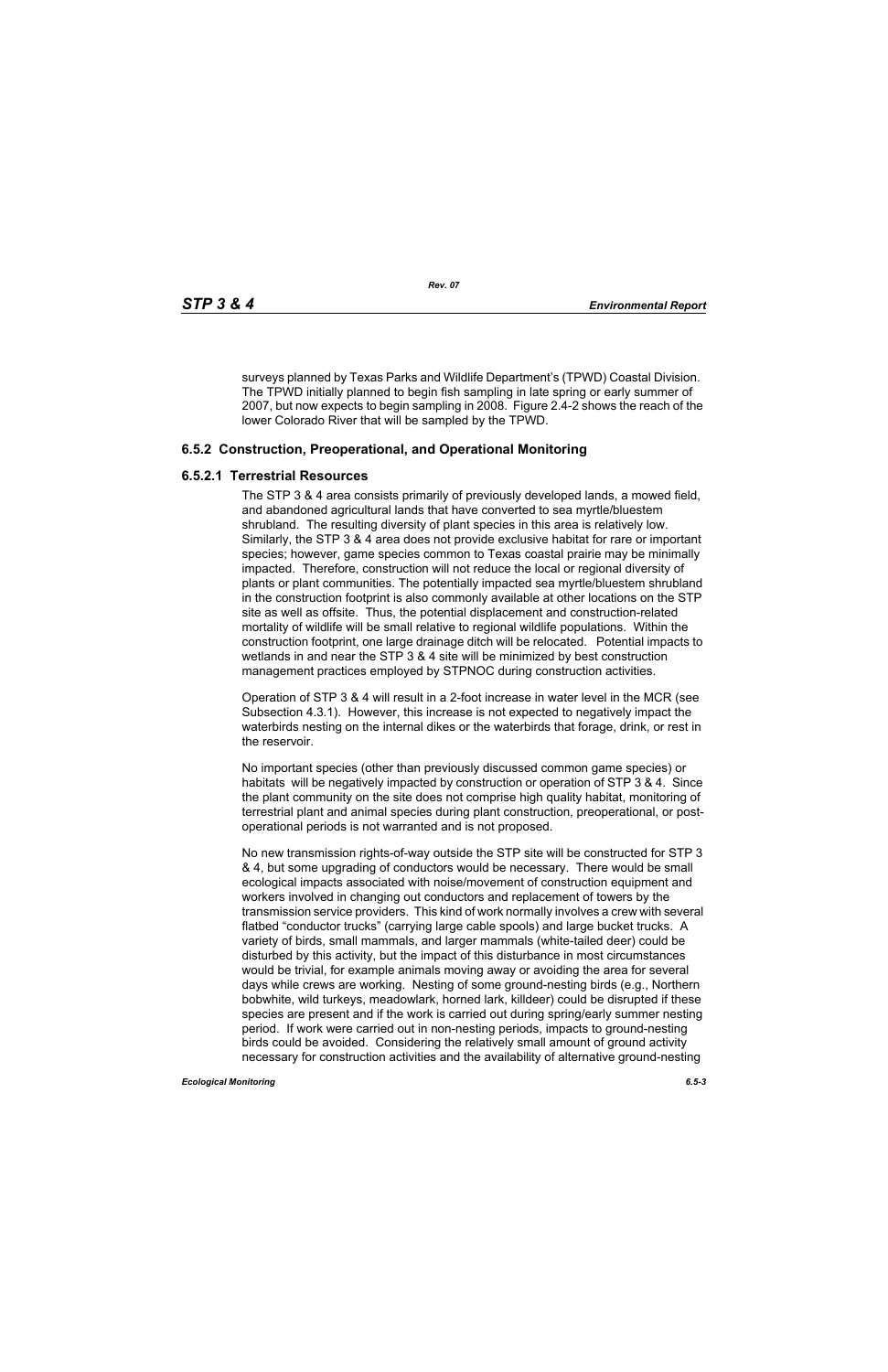land, the impact is expected to be SMALL. Given the low level of anticipated impacts, monitoring is not warranted or proposed.

### **6.5.2.2 Aquatic Resources**

As discussed in Subsection 4.3.2, construction of STP 3 & 4 could impact several small drainages in the construction area. It is possible that some disturbed soil from construction sites could be deposited as sediment in onsite wetlands, ditches, sloughs, and impoundments with storm water runoff. However, best construction management practices would reduce the amount of erosion and sedimentation associated with construction, and would limit impacts to aquatic communities in down-gradient water bodies. A Storm Water Pollution Prevention Plan that specifies methods for control of erosion and sedimentation will be in place before construction in accordance with Texas Commission of Environmental Quality guidelines (Reference 6.5-2). Given that no rare or unique aquatic species have been identified in the construction zone and any adverse impacts from construction will be small, localized, and temporary, STPNOC concludes that no monitoring of aquatic communities in the construction area is warranted.

Impacts of the STP 1 & 2 RMPF on aquatic communities were evaluated in the 1970s and 1980s (see Subsection 5.3.1), addressing NRC concerns about potential impingement and entrainment impacts during both wet (high-river flow) and dry (lowriver flow) periods. These studies encompass the range of Colorado River flow and salinity conditions. Because the historical studies cover the range of flow and salinity conditions experienced at the STP site and address impacts to both wet-year fish assemblages (more freshwater species) and dry-year fish assemblages (more marine/estuarine species), STPNOC believes no additional studies of impingement and entrainment are necessary. Impacts from STP 3 & 4 may be conservatively extrapolated from existing studies, adjusting for the additional volume of water pumped from the Colorado River to the MCR. Because the impacts of the STP RMPF have been assessed under a range of operating conditions and long-term monitoring of Matagorda Bay fish and shellfish populations suggests that STP 1 & 2 have had little or no impact on these populations (see Subsections 2.4.2 and 5.3.1), STPNOC has concluded that no additional aquatic monitoring is warranted.

As discussed in Subsections 5.3.1 and 5.3.2, no protected aquatic species should be affected by operation of STP 3 & 4. Some commercially and recreationally important finfish and shellfish (e.g., brown shrimp, blue crab, striped mullet, red drum) may be impinged or entrained at the RMPF during periods of low Colorado River stream flow. However, impacts are expected to be minimized because STPNOC diverts river water for MCR makeup during high-flow periods when these species are not present. Impingement and entrainment losses would be SMALL in any case, and would not destabilize important fish or shellfish communities, as demonstrated (see Subsections 2.4.2 and 5.3.1) by stable or expanding populations downstream in Matagorda Bay.

### **6.5.3 Conclusions**

Based on the above discussion, STPNOC has concluded that the impacts of construction and operation of STP 3 & 4 on both terrestrial and aquatic resources are